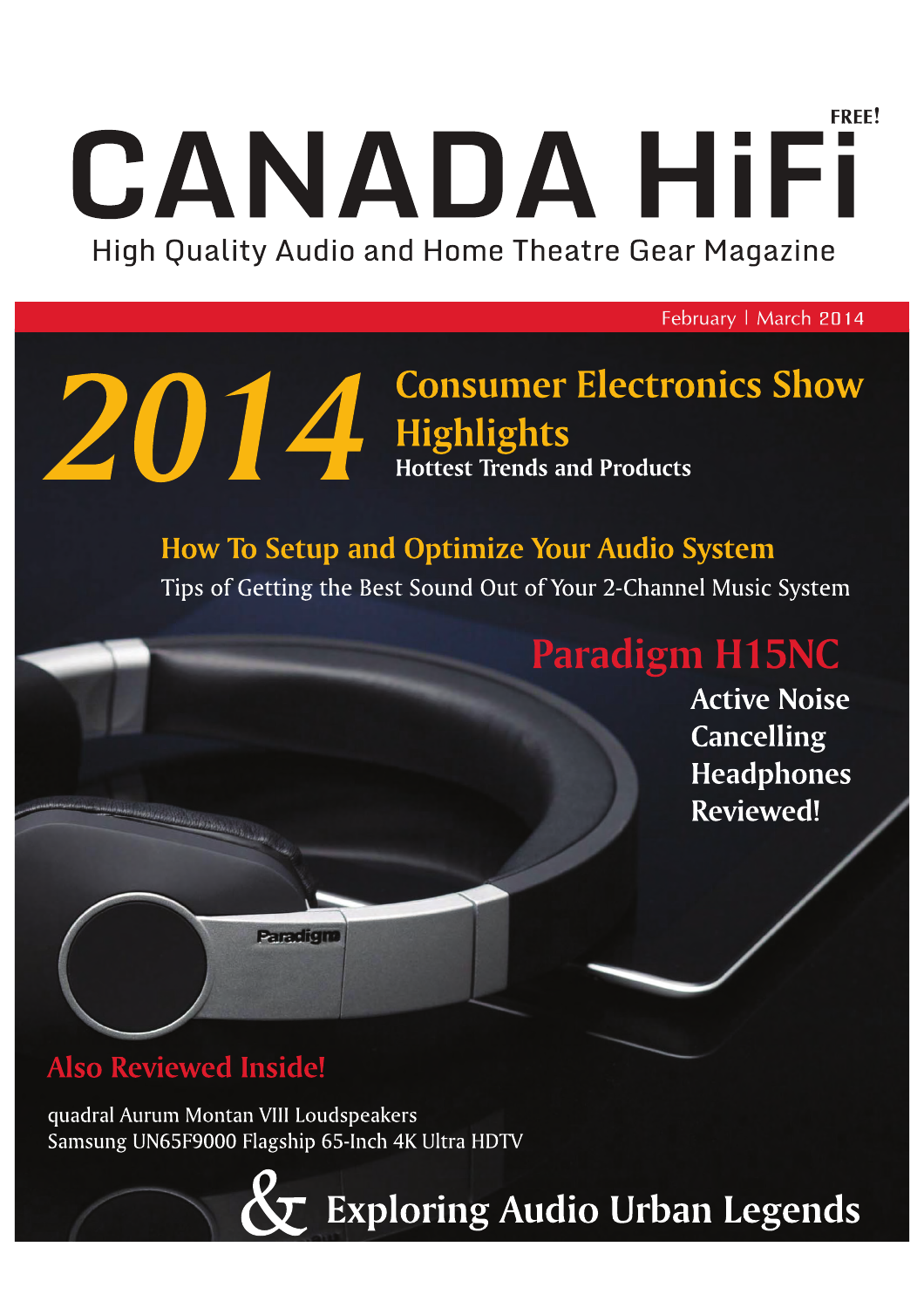## **2014 Consumer Electronics Show Highlights**

#### **Hottest Trends and Products**

#### **Jeremy Phan**

The 2014 International Consumer Electronics Show has wrapped up once again and while last year's show saw the effects of the economic downturn, this year's show saw a return to grander times both in products showcased and announcements made. So what were some of the hottest trends and products at the 2014 CES?

 Last year saw the push by television manufacturers towards Ultra HD (4K) and with the finalization of HDMI 2.0 in late Q3 last year, 2014 will see a raft of new, more economically accessible 4K TVs. Specifically of note is Vizio's abandonment of 3D technology altogether in its 2014 lineup, instead pushing for cheaper 4K televisions. Vizio's entry-level P-Series starts with a 50" set with an MSRP of only \$999 USD and is slated to ship in the second half of this year. Going up

from there, Vizio will offer 5" increments up to its 70" 4K set that is still very accessible at \$2,599 USD. They also showed off a 'Reference' 120" 4K TV but didn't provide pricing or availability. Previously a second tier manufacturer, all of Vizio's 2014 TVs now feature full-array

LED backlights with 64-zone local dimming and advanced colour management which should give the likes of Samsung, LG, Sony, Panasonic, and Toshiba a run for their money. Vizio's smart TVs also support the new HEVC codec for 4K

4K Curved OLED

video streaming and come with the latest 802.11ac WiFi standard built-in to handle the increase in bandwidth required. For those that wish to create their own 4K content, Sony announced the FDR-AX100 compact 4K Handycam which carries an MSRP of \$1,999 USD, bringing 4K,



 $\left[\underline{\mathsf{U}}\right]$  Mok & Martensen : Sound Distribution

mokandmartensen.com | Tel: 514-225-2337 | info@mokandmartensen.com | sales@mokandmartensen.com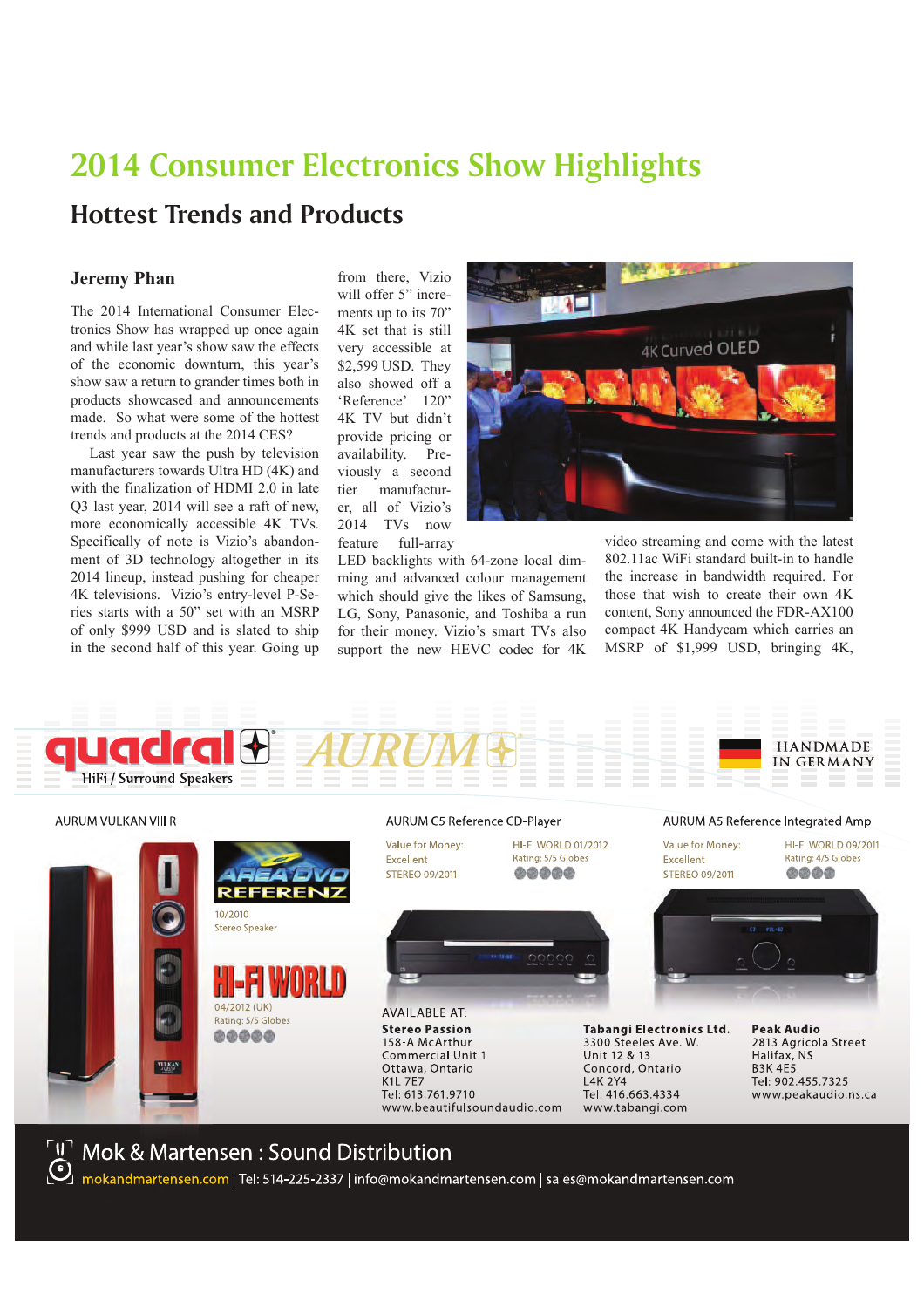## **productreview**

#### **quadral Aurum Montan VIII Loudspeakers**

#### **George de Sa**

My first exposure to quadral and their flagship Aurum line of products came as an unexpected benefit of attending the Montreal Salon Son & Image show, in March 2013. There within a massive room occupied by Mok & Martensen, the Canadian distributor for quadral, I was enthralled by the vivid and expressive sound of the top speaker in the Aurum line – the Titan VIII (\$24,000). The Titan VIII, driven by Vincent premiumLine components, caught my attention as I walked by the room and reeled me in, all the way to the back of the room where the pair of Titan's sat orating. More recently, at the suggestion of Mok & Martensen, I had the pleasure of auditioning a more demure pair of Aurum Altan VIII standmount loudspeakers (\$3,000), with a Vincent SV-237 integrated amplifier (see the October/November 2013 issue of CANADA HiFi for this review). Along with providing me wonderful insight into the SV-237, I enjoyed my time with the Aurum Altan VIII. So when Mok & Martensen approached me with a suggestion to try out the third-from-the-top loudspeaker in the Aurum line, namely the Aurum Montan VIII (\$7,800), I knew I couldn't let the opportunity pass. It's now been a few months since the Aurum Montan VIII loudspeakers first arrived and I have to say that I've found the listening time well spent.

 quadral (yes - in lower case), is a German electronics and loudspeaker company that goes back to the early 70's. Aurum, quadral's flagship electronics and loudspeaker brand hosts eleven different loudspeaker models including: three centre speakers, two standmount speakers, one subwoofer and five floorstanding/tower speakers. The Aurum Montan VIII is the third largest and third most expensive tower loudspeaker model within the flagship Aurum line.

#### **design | features**

 The Aurum Montan VIII loudspeaker is a full-size and virtually full-range 3-way, 3-driver, pressure/bass reflex loudspeaker, weighing in at 40 kg. The loudspeaker stands 44.1" high, 10.6" wide and 17.6"deep and therefore, is not a speaker to be overlooked. The driver complement consists of a 10.2" woofer, 6.7" midrange and most interesting to me, a 4.72"magnetostat ribbon tweeter. Nominal/music power is 200 Watts/300 Watts, with a frequency response of 25 Hz – 65 kHz, impendence of 4 to 8 Ohms and a sensitivity of 89 dB/ 1 Watt / 1 meter.

 The term magnetostat was new to me when I reviewed the Montan's little brother – the Altan, so I decided to do a little research and thought I'd share what I gleaned from my reading. In simple terms, a magnetostat tweeter might be referred to as a ribbon tweeter, which is how Aurum refers to it on their website; however, magnetostats are actually a different breed, if perhaps within the same species as ribbon tweeters. A magnetostat uses a diaphragm made of a very thin non-conductive plastic (Aurum tweeters use a diaphragm made of Kapton, which is a polyimide film developed by DuPont) onto which conductive (metal) tracks are affixed. This diaphragm sits sandwiched, between parallel rows of very strong magnets. On the other hand a true ribbon tweeter uses a very thin diaphragm that is made of metal or a metalized plastic film that itself conducts current, as opposed to using conductive tracks. Ribbon tweeters typically require a transformer, whereas, magnetostats do not.

 Moving to the midrange and woofer in the Montan VIII, we find what look like typical cone drivers; however, the diaphragm cones are made of a proprietary material called ALTIMA. This name provides a hint to the composition. ALTIMA in fact is a very light metal alloy comprised of ALuminum, TItanium and MAgnesium, hence its name. This special alloy had been developed to greatly control resonances and ensure the accuracy of the drivers in the production of sound. Along with the ALTIMA diaphragm, the midrange and woofer drivers have a rubber suspension and concave dustcap that

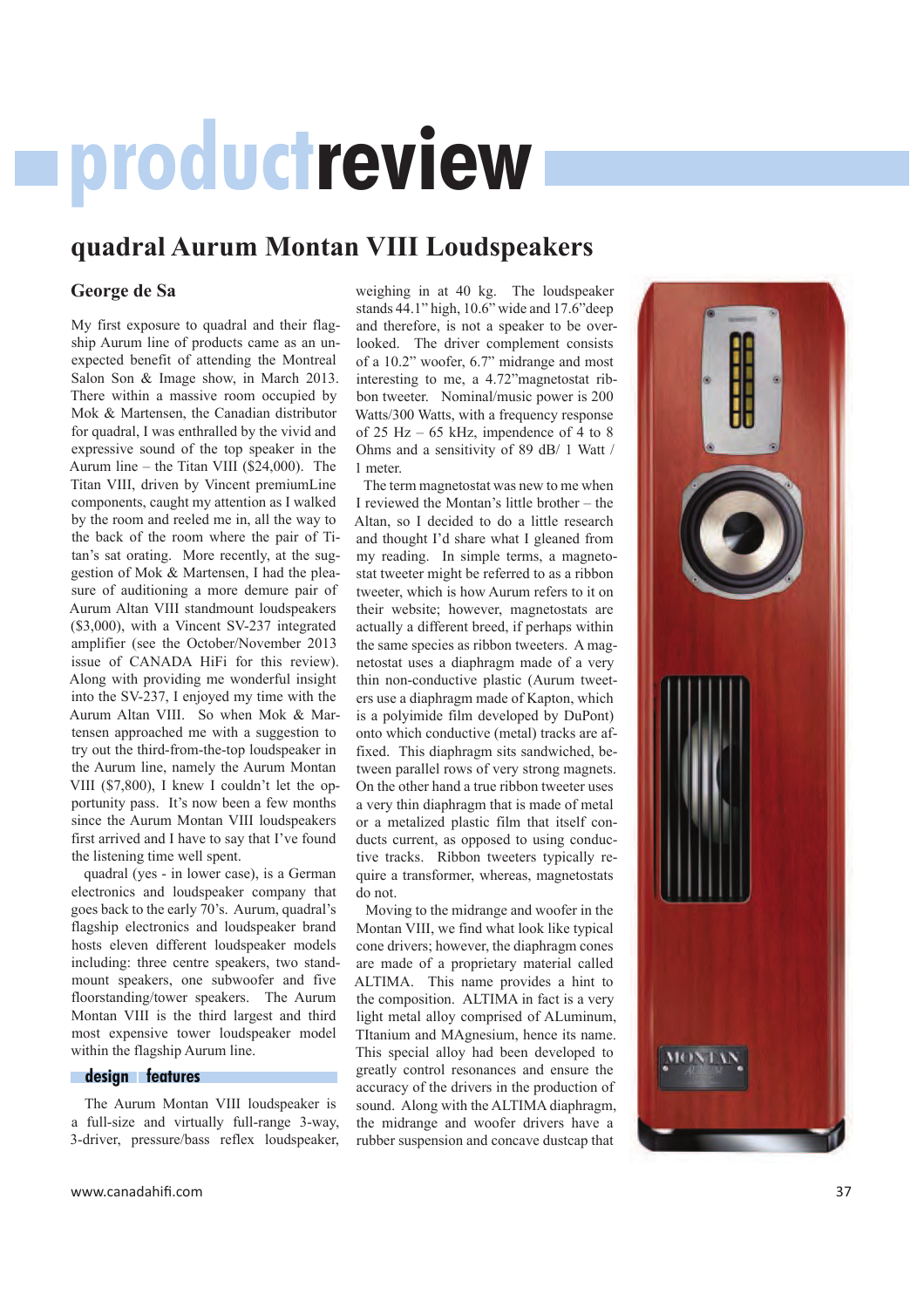#### productreview

follows the curve of cone diaphragm.

 Looking at the enclosure of the speaker there are a couple things worth noting. First, as was the case with the much smaller Aurum Altan VIII, the Aurum Montan VIII is built with an integrated base that raises the speaker's bottom panel up on four barely visible cylindrical metal pedestals that are approximately ¼" high and which sit in-turn on a 1" solid MDF base. I've seen similar designs from a few other loudspeaker companies but all those that I'm familiar with use this design to provide clearance for air movement in conjunction with a bottom exhausting bass-reflex port. This though, is not the case with the Montan VIII, which uses two large rear bass-reflex ports but no bottom port, in its design. If I had to guess, I'd say that along with the integrated base being a unique and attractive element to the Montan's visual form, the quadral design-team most likely has utilized the base to reduce / optimize cabinet resonances as well as provide a level of isolation of the speaker enclosure from the floor. The second noteworthy design feature of the Montan is its woofer placement. Here, Aurum has not mounted the Montan's ALTIMA 10.2" woofer in traditional manner, i.e. on the front baffle. Nor has it been placed on the top, bottom or side. Rather, Aurum has done something quite unique with their woofer in the Montan; something I haven't experienced with any home audio loudspeaker. Aurum has placed the Montan's woofer on a diagonal slant, within an alcove that is open to the front of the speaker via a rectangular breach in the front baffle. This opening is tastefully screened with rubberized removable cords, which run top-to-bottom. Somewhat concealed in the shadow behind these cords and surrounded by the black finished walls of the alcove, the woofer's bright ALTIMA face can be found. This woofer sits only about an inch behind the baffle on one side but just short of 8" deep on the other. The added complexity of this design is not for aesthetic purposes but actually for engineering reasons. It turns out that by mounting the woofer in this manner, the space to the back of the woofer diaphragm can operate in a bass reflex manner, while the space within the alcove in front of the face of the woofer, can serve as a pressure chamber. This hybrid, bass reflex /

#### **sidebar**

#### **Kimber Kable 12VS Speaker Cable**

Though I've had a set of Kimber Kable 12VS loudspeaker cables on loan to me from Kimbercan, the Canadian distributor, for the past six months, it was in reviewing the Aurum Montan VIII loudspeakers that I gained insight into the 12VS cable's character.

 The 12VS cables are constructed of 12 gray and 12 black conductors that result in two 8 awg conductors. The set I had was 8 feet long and terminated with Postmaster 33 spades (ampend) and SBAN bananas (speakerend). I found the construction and terminations to be of high quality and their girth and braiding was impressive.

 In use, the 12VS loudspeaker cables demonstrated proficiency in delivering a smooth and natural sound across the midrange and treble. Vocals were delivered with good focus and detail, while avoiding an overly analytical presentation. There was a measure of kindness that the cables offered to lesser recordings, while providing a good measure of transparency – enough to reveal changes in the upstream playback chain, as well as differences in the loudspeakers. The overall tonal balance was even, with a slight attenuation of the upper-treble. I found the 12VS to be most impres-

sive in its bass performance; offering a textured and full sound with stalwart dynamics. Given recordings that call for impact on the low-end the 12VS is a very capable performer, while remaining overall neutral in character.

 I believe the 12VS, given its neutrality, will work well with most systems having a neutral tone and even better with those that lean slightly to the brighter side of neutral. If you seek a smooth, balanced cable with outstanding bass and dynamic strengths, the Kimber 12VS should be one of the cables you audition.

#### **MSRP:**

6' / pair 12VS with Sban: \$405 or 8': \$475

6' / pair 12VS with PM25 or PM33: \$425 or 8' for \$495

Add \$30 for Bi-Wire with Sban or \$50 for Bi-Wire with PM25 / 33

Look for more details on Kimber Kable products at: www.kimber.com or www.kimbercan.com

pressure chamber arrangement is meant to provide greater bass extension, while ensuring higher-control and precision in bass production. Without spoiling this review, I will venture to say that I'm now a believer in this design approach.

 The review pair of Montan VIII loudspeakers was finished in an oak choco real-wood veneer, which I found to be handsomely attractive. The finish was without flaw and had a lovely authentic wood grain tactile feel. Styling of the speaker is for the most part utilitarian

with overall build demonstrating highlevel of quality control. The substantial aluminum surround of the magnetostat tweeter and midrange driver provided a modern / industrial aesthetic relief to the slightly curved but traditional cabinet. The magnetic grills looked and worked very well, while the front baffles revealed nothing of the mounting points. I should mention that the Montan is also available in a couple other genuine wood veneers (natural oak and cherry wood) as well as high-gloss black and white. Additionally,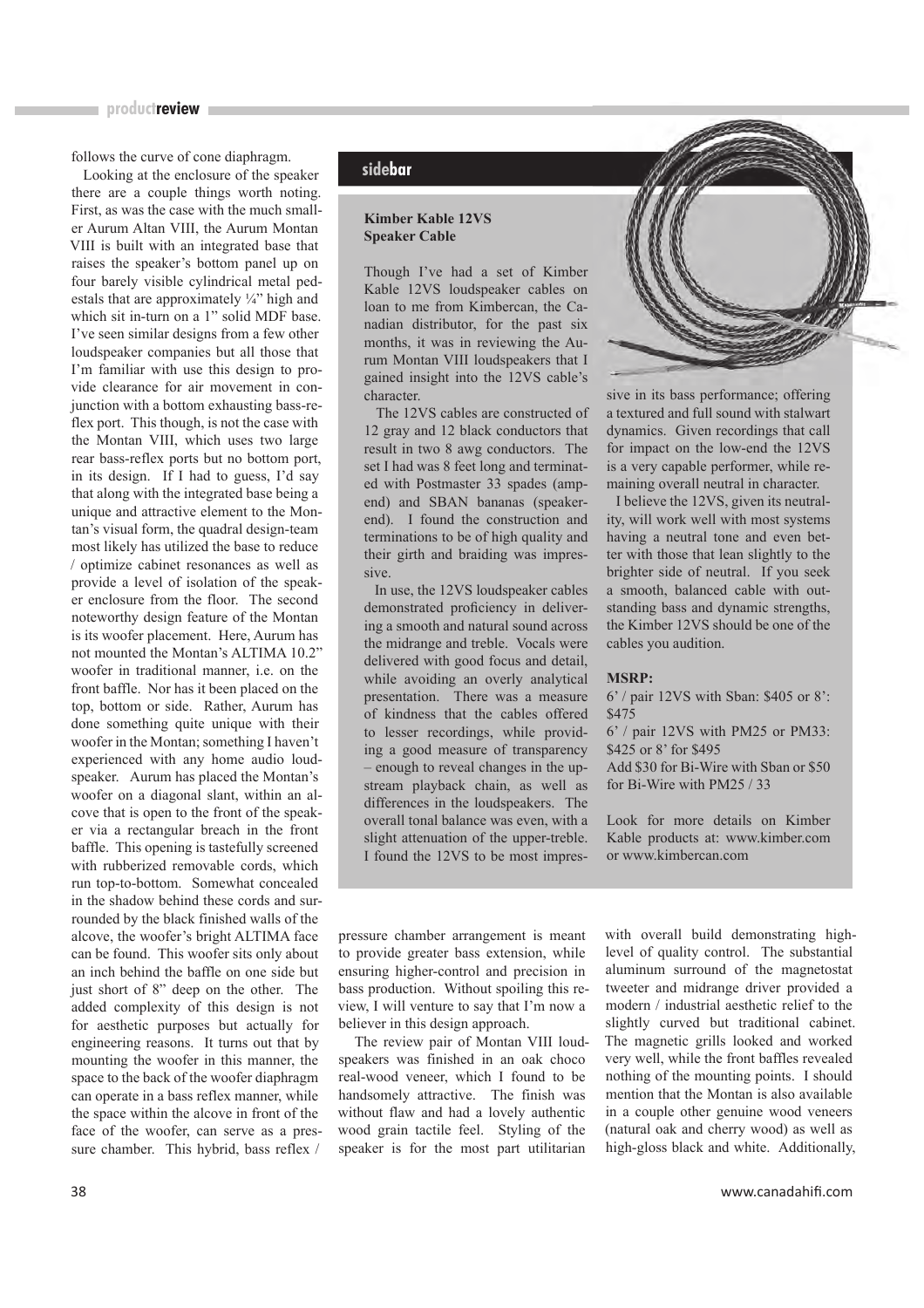#### it can be requested in over 180 custom colours. Connections are by way of a dual pair of rear-mounted binding posts with cable jumpers. The Aurum Montan VIII is handmade in Germany and has a 10 year warranty.

#### **performance**

This brings me to the core of this review – my listening sessions. All my listening was done using my reference gear that includes: a Windows PC, Squeezebox Touch, ADL Esprit DAC, Bryston BP6 preamplifier and 4B-SST2 amplifier. For an analog source, I used my Goldring GR1.2 / Electra cartridge and Pro-Ject Phonobox II SE stage. Interconnects were Kimber PBJ / Hero and for speaker cables, a set of Kimber 12VS that I've had for a number of months, courtesy of Kimbercan (Canadian distributor for Kimber Kable products). I found the Kimber Kable 12VS to pair very well with the Aurum Montan VIII's in my system.

 Out of the box the Montan VIII loudspeakers sounded a bit reserved and simplistic in their rendering of music but with a decent break-in (400+ hours), things changed and before I knew it the Montan's began to seduce me with their aural

magic. It was in the bass frequencies that these speakers were capable of performing like no other speaker that I've heard in my room to date. Here the Montan's could provide exceptionally extended bass that I not only heard but also felt. It's funny how one can become accustomed to speakers that are incapable of providing a complete or at least a near complete picture on the lowest octave, i.e. 20Hz to 40Hz. Though in this bottom octave you don't typically find much in terms of musical information, mainly because most instruments, other than a pipe organ, are unable to reach that low – for example a bass can only reach down to 40 Hz. However, there are some recordings that do contain low frequencies within this range. And, when you do listen to such recordings or more-so feel them, via a speaker such as the Montan, you finally become aware of just what you've been missing. Take for example the Cowboy Junkies Trinity Session album. Listening to the first couple tracks provided me with great insight on the Montan VIII loudspeakers. Playing the first track, Mining for Gold, there are no instruments, just Margo Timmins' solemn solo vocals; however, in the background, this recording captures

#### **productreview**

the subterranean low frequencies of the subway resonating through the foundations of the church, where this track was recorded. On my own Audio Physic Sitara 25 speakers, some of this you can make out; however, on the Aurum Montan's you get a much fuller appreciation of this recording. By fuller, I don't just mean hearing but also a much rarer physical experience. Through the Montan VIII's, the low frequencies became more perceivable, palpable and realistic. This difference I might like to sniffing versus tasting a fresh cup of coffee – both can be pleasurable but the first provides only a sense of anticipation and wetting of appetite, whereas the second, the tasting, is what gives fulfillment. In the bass department, I can say that the Aurum Montan VIII's are fulfilling. In fact, listening to the rumble of the subway on Mining for Gold, through the Montan's allowed me to feel as though the subway was travelling under my own listening room. Keeping with the same album and moving to the next track Misguided Angel, the light tapping of the kick-drum had me mesmerized. It's not that I haven't heard the taps of the kick drum before but now I was hearing tuneful bass with weight, weight that im-